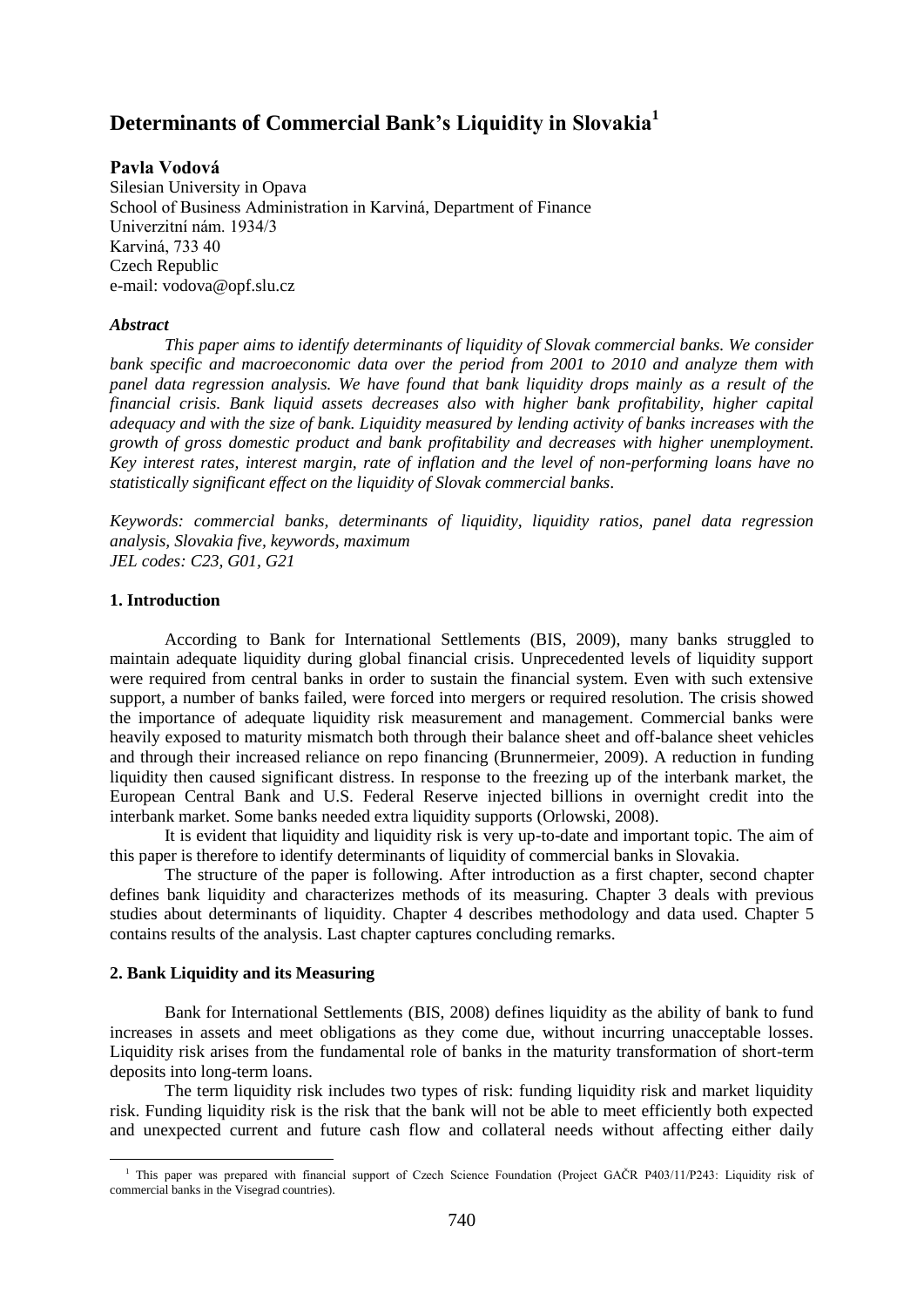operations or the financial condition of the firm. Market liquidity risk is the risk that a bank cannot easily offset or eliminate a position at the market price because of inadequate market depth or market disruption.

According to Aspachs et al. (2005), there are some mechanisms that banks can use to insure against liquidity crises:

- Banks hold buffer of liquid assets on the asset side of the balance sheet. A large enough buffer of assets such as cash, balances with central banks and other banks, debt securities issued by governments and similar securities or reverse repo trades reduce the probability that liquidity demands threaten the viability of the bank.
- Second strategy is connected with the liability side of the balance sheet. Banks can rely on the interbank market where they borrow from other banks in case of liquidity demand. However, this strategy is strongly linked with market liquidity risk.
- The last strategy concerns the liability side of the balance sheet, as well. The central bank typically acts as a Lender of Last Resort to provide emergency liquidity assistance to particular illiquid institutions and to provide aggregate liquidity in case of a system-wide shortage.

Liquidity risk can be measured by two main methods: liquidity gap and liquidity ratios. The liquidity gap is the difference between assets and liabilities at both present and future dates. At any date, a positive gap between assets and liabilities is equivalent to a deficit (Bessis, 2009).

Liquidity ratios are various balance sheet ratios which should identify main liquidity trends. These ratios reflect the fact that bank should be sure that appropriate, low-cost funding is available in a short time. This might involve holding a portfolio of assets than can be easily sold (cash reserves, minimum required reserves or government securities), holding significant volumes of stable liabilities (especially deposits from retail depositors) or maintaining credit lines with other financial institutions. Various authors like Moore (2010), Praet and Herzberg (2008) or Rychtárik (2009) provide various liquidity ratios. For the purpose of this research we will use for evaluation of liquidity positions of commercial banks in Slovakia following four different liquidity ratios  $(1) - (4)$ :

$$
L1 = \frac{liquid\ assets}{total\ assets}
$$

The liquidity ratio *L1* should give us information about the general liquidity shock absorption capacity of a bank. As a general rule, the higher the share of liquid assets in total assets, the higher the capacity to absorb liquidity shock, given that market liquidity is the same for all banks in the sample. Nevertheless, high value of this ratio may be also interpreted as inefficiency, since liquid assets yield lower income liquidity bears high opportunity costs for the bank. Thus it is necessary to optimize the relation between liquidity and profitability.

(1)

$$
L2 = \frac{liquid\ assets}{deposits + short\ term\ borrowing}
$$
 (2)

The liquidity ratio *L2* is more focused on the bank's sensitivity to selected types of funding (we included deposits of households, enterprises and other financial institutions). The ratio *L2* should therefore capture the bank's vulnerability related to these funding sources. The bank is able to meet its obligations in terms of funding (the volume of liquid assets is high enough to cover volatile funding) if the value of this ratio is 100 % or more. Lower value indicates a bank's increased sensitivity related to deposit withdrawals.

$$
L3 = \frac{loans}{total\;assets} \tag{3}
$$

The ratio *L3* measures the share of loans in total assets. It indicates what percentage of the assets of the bank is tied up in illiquid loans. Therefore the higher this ratio the less liquid the bank is.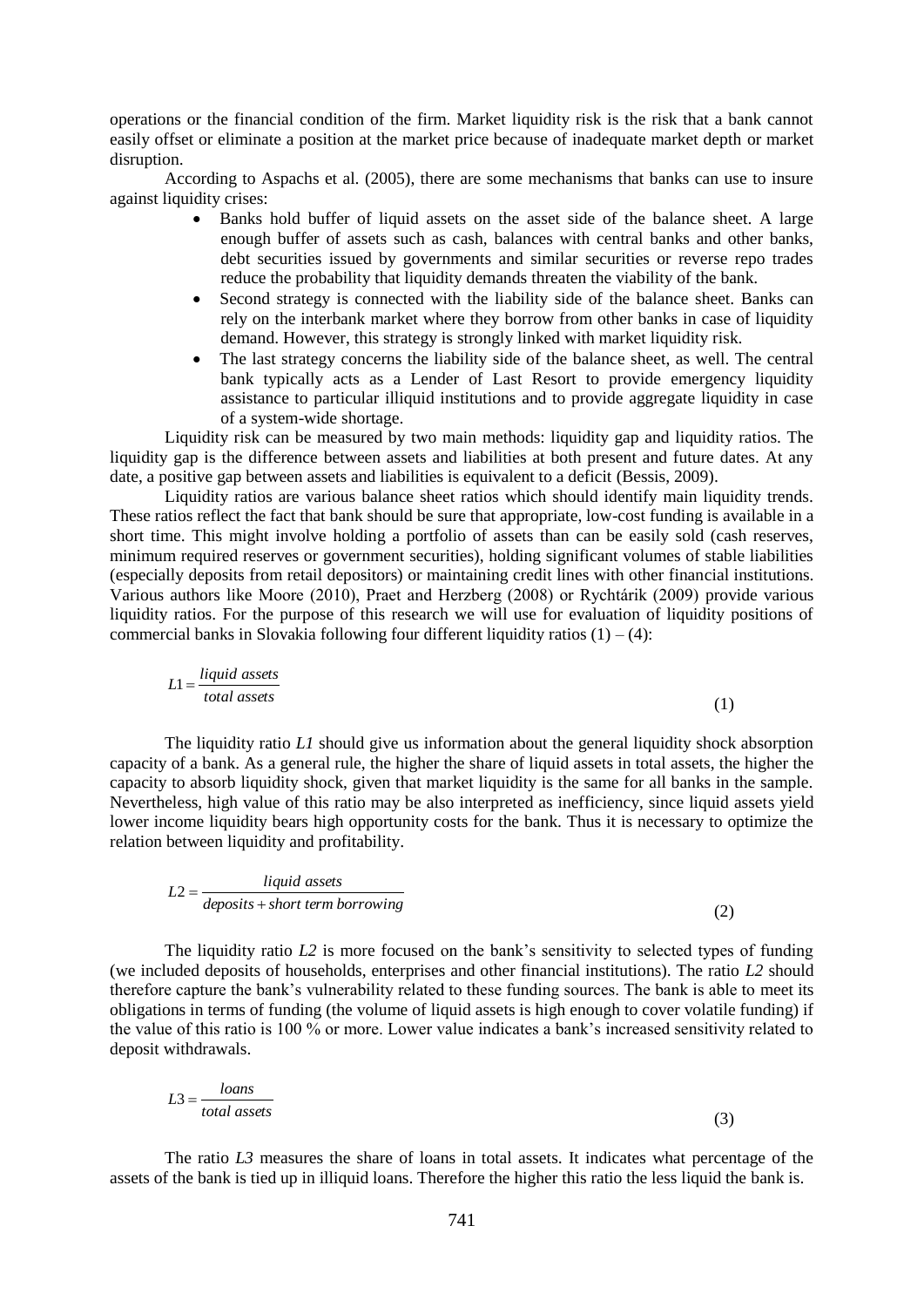$$
LA = \frac{loans}{deposits + short term financing}
$$
\n<sup>(4)</sup>

The last liquidity ratio *L4* relates illiquid assets with liquid liabilities. Its interpretation is the same as in case of ratio  $L3$ : the higher this ratio the less liquid the bank is.

#### **3. Determinants of Bank Liquidity**

Although liquidity problems of some banks during global financial crisis re-emphasized the fact that liquidity is very important for functioning of financial markets and the banking sector, an important gap still exists in the empirical literature about liquidity and its measuring. Only few studies aim to identify determinants of liquidity.

Bank-specific and macroeconomic determinants of liquidity of English banks studied Valla and Saes-Escorbiac (2006). They assumed that the liquidity ratio as a measure of the liquidity should be dependent on following factors (estimated influence on bank liquidity in parenthesis):

- probability of obtaining the support from lender of last resort, which should lower the incentive for holding liquid assets (-),
- interest margin as a measure of opportunity costs of holding liquid assets (-),
- bank profitability, which is according to finance theory negatively correlated with liquidity (-),
- loan growth, where higher loan growth signals increase in illiquid assets (-),
- $\bullet$  size of the bank  $(?)$ ,
- gross domestic product growth as an indicator of business cycle (-),
- short term interest rate, which should capture the monetary policy effect (-).

Determinants of liquidity risk of banks from emerging economies with panel data regression analysis are analysed by Bunda and Desquilbet (2008). The liquidity ratio as a measure of bank's liquidity assumed to be dependent on individual behaviour of banks, their market and macroeconomic environment and the exchange rate regime, i.e. on following factors:

- total assets as a measure of the size of the bank (-),
- $\bullet$  the ratio of equity to assets as a measure of capital adequacy  $(+)$ ,
- the presence of prudential regulation, which means the obligation for banks to be liquid enough (+),
- $\bullet$  the lending interest rate as a measure of lending profitability  $(-)$ ,
- the share of public expenditures on gross domestic product as a measure of supply of relatively liquid assets (+),
- the rate of inflation, which increases the vulnerability of banks to nominal values of loans provided to customers (+),
- $\bullet$  the realization of a financial crisis, which could be caused by poor bank liquidity  $(-)$ ,
- the exchange rate regime, where banks in countries with extreme regimes (the independently floating exchange rate regime and hard pegs) were more liquid than in countries with intermediate regimes.

The empirical analysis of the hypothesis that interest rates affect banks' risk taking and the decision to hold liquidity across European countries provides Lucchetta (2007). The liquidity measured by different liquidity ratios should be influenced by:

- $\bullet$  behaviour of the bank on the interbank market the more liquid the bank is the more it lends in the interbank market (+),
- interbank rate as a measure of incentives of banks to hold liquidity  $(+)$ ,
- monetary policy interest rate as a measure of banks ability to provide loans to customers (-),
- share of loans on total assets and share of loan loss provisions on net interest revenues, both as a measure of risk-taking behavior of the bank, where liquid banks should reduce the risk-taking behavior (-),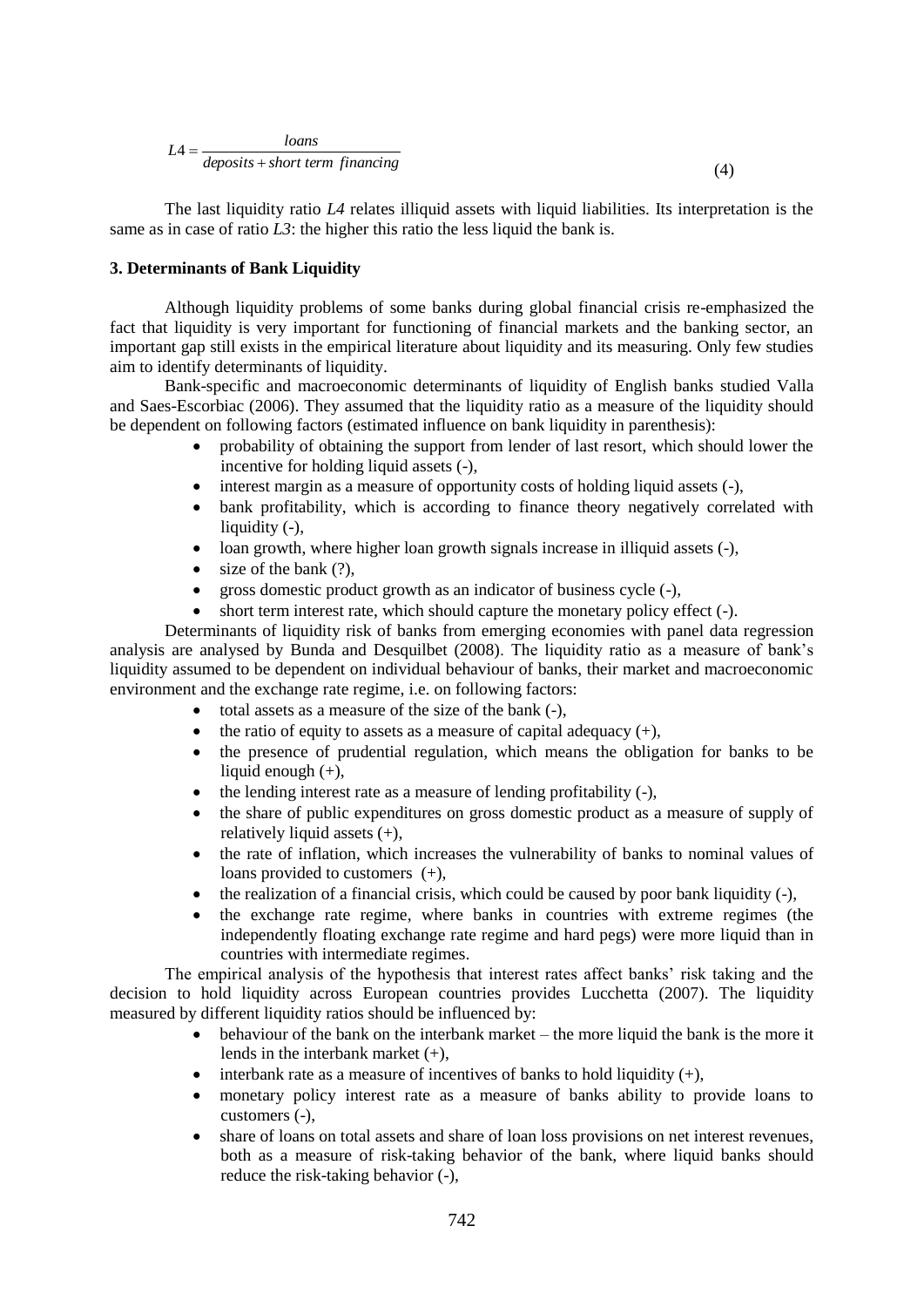$\bullet$  bank size measured by logarithm of total bank assets  $(+)$ .

The effects of the financial crisis on the liquidity of commercial banks in Latin America and Caribbean countries investigated Moore (2010). Liquidity should depend on:

- cash requirements of customers, captured by fluctuations in the cash-to-deposit ratio  $(-)$ ,
- current macroeconomic situation, where a cyclical downturn should lower banks' expected transactions demand for money and therefore lead to decreased liquidity (+),
- money market interest rate as a measure of opportunity costs of holding liquidity (-).

Liquidity created by Germany's state-owned savings banks and its determinants has been analyzed by Rauch et al. (2010). According to this study, following factors can determine bank liquidity:

- monetary policy interest rate, where tightening monetary policy reduces bank liquidity  $(-),$
- level of unemployment, which is connected with demand for loans (-),
- $\bullet$  savings quota (+).
- level of liquidity in previous period  $(+)$ ,
- size of the bank measured by total number of bank customers (-),
- bank profitability (-).

Entirely unique is the approach of Fielding (2005). They considered these determinants of liquidity:

- level of economic output  $(+)$ ,
- $\bullet$  discount rate (+),
- $\bullet$  reserve requirements  $(?)$ ,
- $\bullet$  cash-to-deposit ratio  $(-)$ ,
- rate of depreciation of the black market exchange rate  $(+)$ ,
- impact of economic reform  $(-)$ ,
- violent political incidence  $(+)$ .

Studies cited above suggest that commercial banks' liquidity is determined both by bank specific factors (such as size of the bank, profitability, capital adequacy and factors describing risk position of the bank) as well as macroeconomic factors (such as different types of interest rates, interest margin or indicators of economic environment). It can be useful to take into account some other influences, such as the realization of financial crisis, changes in regulation or political incidents.

## **4. Methodology and Data**

<u>.</u>

In order to identify determinants of liquidity of Slovak commercial banks, the panel data regression analysis is used. For each liquidity ratio, we estimate following equation:

(5)

| $L_{it} = \alpha + \beta \cdot X_{it} + \delta_i + \varepsilon_{it}$ |  |  |
|----------------------------------------------------------------------|--|--|
|                                                                      |  |  |

| where $L_{it}$ |                 | $\cdots$ | one of four liquidity ratios <sup>2</sup> for bank i in time t, |
|----------------|-----------------|----------|-----------------------------------------------------------------|
|                | $X_{it}$        | $\cdots$ | vector of explanatory variables for bank $i$ in time $t$ ,      |
|                | $\alpha$        | $\cdots$ | constant,                                                       |
|                | $\beta'$        | $\cdots$ | coefficient which represents the slope of variables,            |
|                | $\delta_i$      |          | fixed effects in bank $i$ ,                                     |
|                | $\varepsilon_i$ |          | the error term.                                                 |

It is evident that the most important task is to choose the appropriate explanatory variables. The selection of variables was based on previous relevant studies. We considered whether the use of the particular variable makes economical sense in Slovak conditions. For this reason, we excluded from the analysis variables such as political incidents, impact of economic reforms or the exchange rate regime. We also considered which other factors could influence the liquidity of banks in the

<sup>&</sup>lt;sup>2</sup> Liquidity ratios  $LI - L4$  were calculated according to (1) – (4).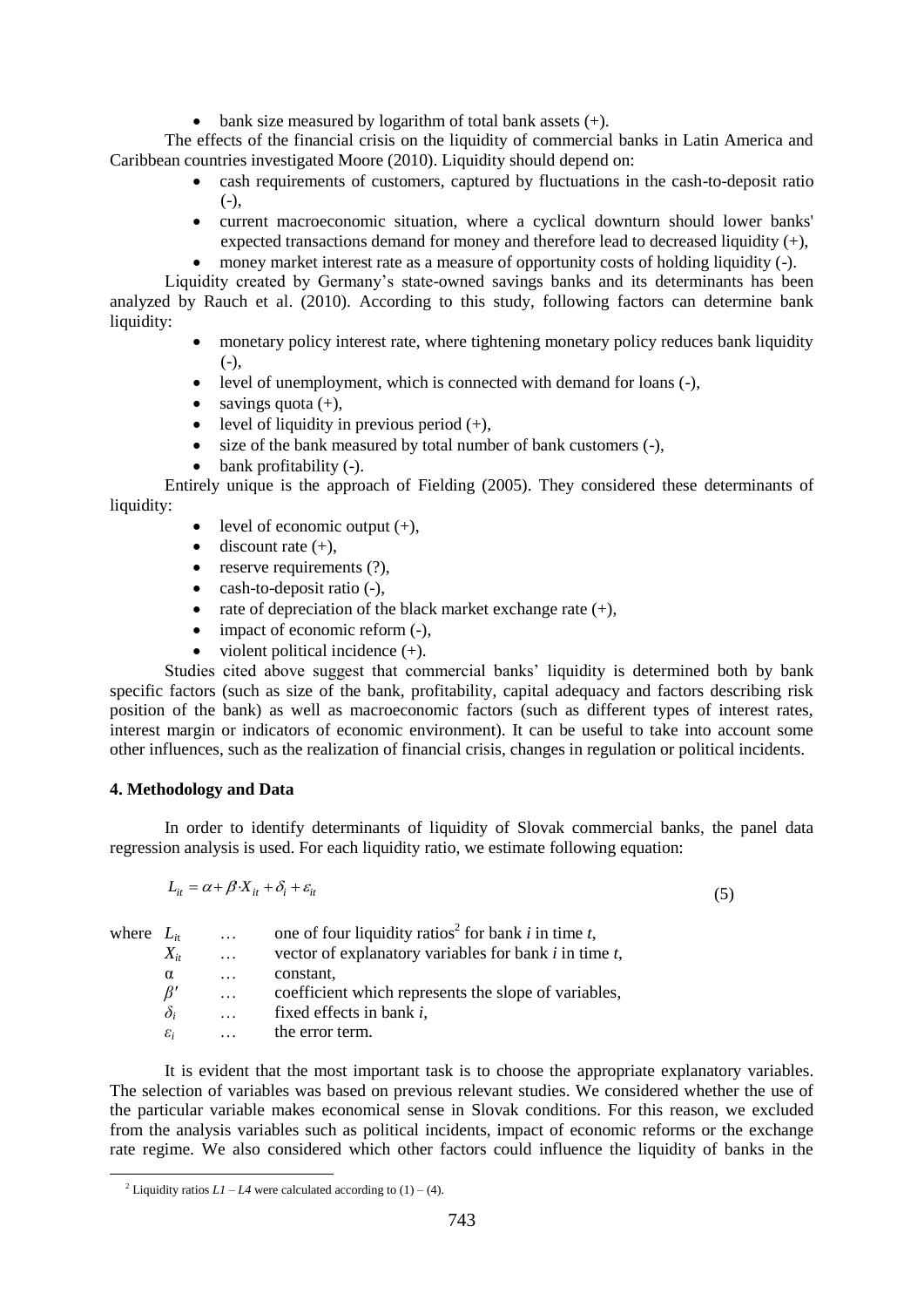Slovakia. The limiting factor then was the availability of some data. Table 1 shows a list of variables which we have used in regression analysis.

| Variable   | Definition                                                     | Source      | Estim. effect |
|------------|----------------------------------------------------------------|-------------|---------------|
| CAP        | the share of own capital on total assets of the bank           | Annual rep. | $^{+}$        |
| <b>NPL</b> | the share of non-performing loans on total volume of           | Annual rep. |               |
|            | loans                                                          |             |               |
| <b>ROE</b> | return on equity: the share of net profit on banks' own        | Annual rep. |               |
|            | capital                                                        |             |               |
| <b>TOA</b> | logarithm of total assets of the bank                          | Annual rep. | $+/-$         |
| <b>FIC</b> | dummy variable for realization of financial crisis (1 in       | own         |               |
|            | $2009$ and $2010$ , 0 in rest of the period)                   |             |               |
| <b>GDP</b> | Growth rate of gross domestic product<br>growth                | <b>IMF</b>  | $+/-$         |
|            | (93699BPXZFGDP volume % change)                                |             |               |
| <b>INF</b> | inflation rate: (93664XZFCPI % change)                         | <b>IMF</b>  | $+$           |
| IRB        | interest rate on interbank transactions: (93660BZF             | <b>IMF</b>  | $+$           |
|            | Money market rate)                                             |             |               |
| <b>IRL</b> | interest rate on loans: (93660PZFAverage lending rate)         | <b>IMF</b>  |               |
| <b>IRM</b> | difference<br>between<br>interest<br>loans<br>rate<br>$\alpha$ | <b>IMF</b>  |               |
|            | (93660PZFAverage lending rate) and interest rate on            |             |               |
|            | deposits (93660LZFAverage deposit rate)                        |             |               |
| <b>MIR</b> | monetary policy interest rate $-$ two week repo rate:          | <b>IMF</b>  |               |
|            | (93660ZF Bank rate)                                            |             |               |
| <b>UNE</b> | Unemployment rate: (93667RZFUnemployment rate)                 | IMF         |               |

Table 1: Variables definition

Source: Author's processing

We consider four bank specific factors and eight macroeconomic factors. As it can be seen from Table 1, we expect that three factors could have positive impact on bank liquidity, the rest of factors are expected to have negative impact on bank liquidity. Macroeconomic data were provided by International Financial Statistics of International Monetary Fund (IMF). Bank specific data were obtained from annual reports of Slovak banks. We used unconsolidated balance sheet and profit and loss data over the period from 2001 to 2010. The panel is unbalanced as some of the banks do not report over the whole period of time.

| Indicator                 |      | 02   | 03   | 04   | 05   | 06   | 07   | 08   | 09   | 10   |
|---------------------------|------|------|------|------|------|------|------|------|------|------|
| Total number of banks     | 10.  |      |      |      |      | 4    |      | 14   |      |      |
| Number of observed banks  |      |      |      |      |      |      |      |      |      | 10   |
| % share of observed banks | 56.3 | 60.0 | 60.0 | 66.7 | 73.3 | 78.6 | 84.6 | 78.6 | 76.9 | 83.3 |
| on total assets           |      |      |      |      |      |      |      |      |      |      |

Table 2: Data availability

Source: Author's processing and calculations

Table 2 shows more details about the sample. As it includes substantial part of the Slovak banking sector, we used fixed effects regression.

# **5. Results**

We use an econometric package EViews 7. After tests of stationarity, we proceed with regression estimation. We estimate (5) separately for each of four defined liquidity ratios. We gradually change the content of the vector of explanatory variables  $X_i$ . The aim is to find a model which has a high adjusted coefficient of determination and simultaneously the variables used are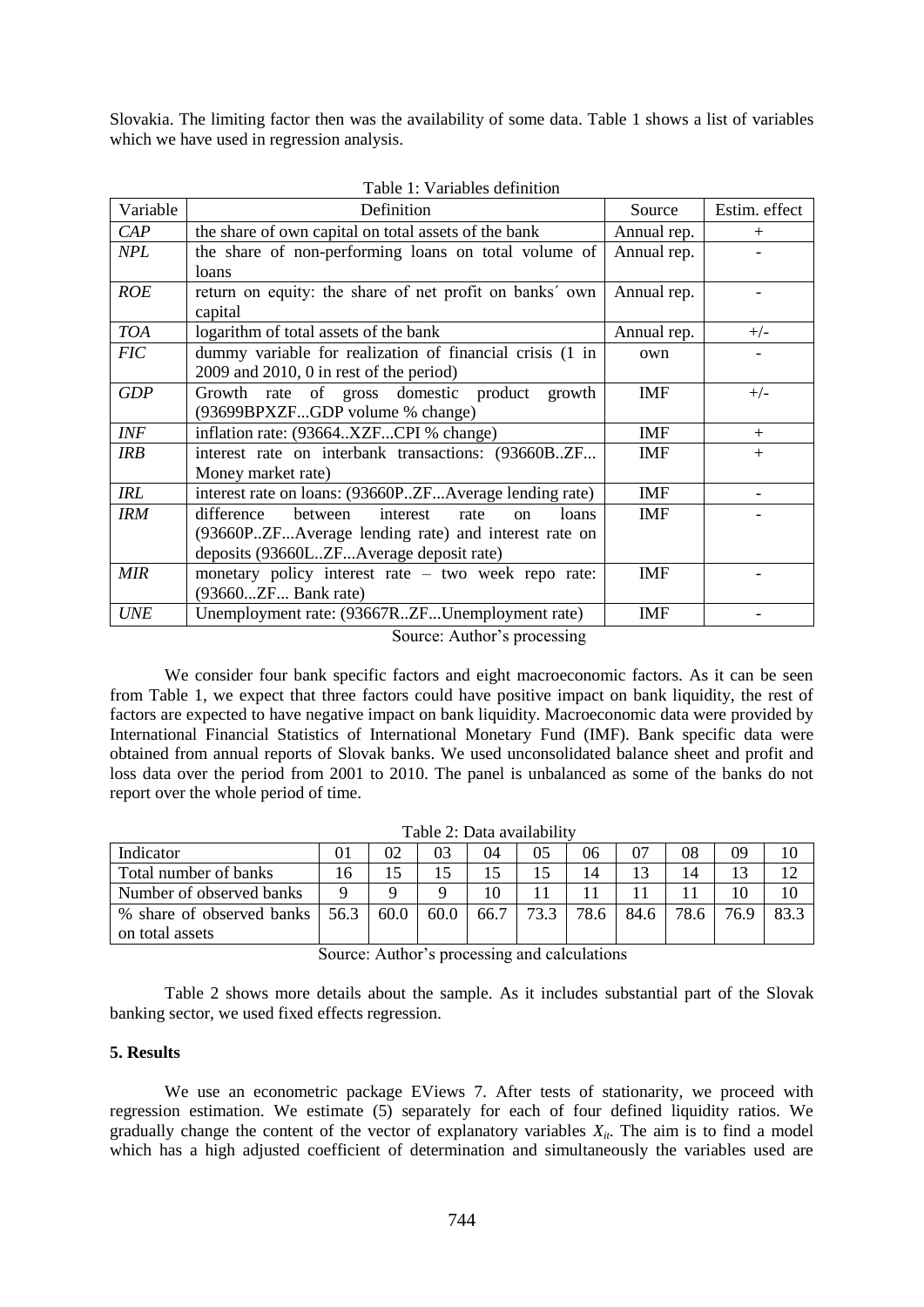statistically significant. As it can be seen from following tables, results of the analysis suggest that liquidity ratios are determined by different factors.

If we measure liquidity with ratio *L1*, we find determinants of liquidity in Table 3. The explanatory power of this model is quite high and signs of coefficients mostly correspond with our expectations. The negative influence of bank profitability measured by return on equity is consistent with standard finance theory which emphasizes the negative correlation of liquidity and profitability. The negative impact of financial crisis has been mentioned above. Financial crisis could be caused by poor bank liquidity. However, the effect may be the opposite: financial crisis lead to poor bank liquidity. Financial crisis affects banks in two different ways. First, the volatility of important macroeconomic variables influences unfavorably the business environment of banks. Second, the instability deteriorates the business environment of borrowers; it can worsen their ability to repay the loans which can lead to a decline in bank liquidity.

Although we expected that the bank with sufficient capital adequacy should be liquid, too, the results of the regression show the opposite influence of the share of capital on total assets. It seems that bank with lower capital adequacy pay more attention to liquidity risk management and hold a sufficient buffer of liquid assets. The last explanatory variable which has statistically significant influence on the liquidity is the size of bank. Liquidity is decreasing with the size of the bank. It seems that big banks insure against liquidity crises mainly by strategies connected with the liability side of the balance sheet: they rely on the interbank market or on a liquidity assistance of the Lender of Last Resort. This finding fully corresponds to the well known "too big to fail" hypothesis. If big banks are seeing themselves as "too big to fail", their motivation to hold liquid assets is limited.

|                         | L1           |                | L2                      |               |                |  |
|-------------------------|--------------|----------------|-------------------------|---------------|----------------|--|
| Variable                | Coefficient  | Std. deviation | Variable                | Coefficient   | Std. deviation |  |
| C                       | 60.22954*    | 44.42671       | C                       | 52.46774*     | 5.740596       |  |
| <b>TOA</b>              | $-6.85187**$ | 2.961319       | CAP                     | $-1.398547**$ | 0.627328       |  |
| CAP                     | $-0.94658**$ | 0.433215       | <b>ROE</b>              | $-0.196152*$  | 0.050919       |  |
| <b>ROE</b>              | $-0.107832*$ | 0.032332       | <b>FIC</b>              | $-24.11466*$  | 3.477067       |  |
| <b>FIC</b>              | $-14.44236*$ | 2.578142       |                         |               |                |  |
| Adjusted $\mathbb{R}^2$ | 0.511832     |                | Adjusted $\mathbb{R}^2$ | 0.488978      |                |  |
| Total obs.              | 101          |                | Total obs.              | 101           |                |  |

Table 3: Determinants of liquidity measured by L1 and  $L2<sup>3</sup>$ 

Source: Author's calculations

Table 3 shows also determinants of liquidity measured by the ratio *L2*. The results of the model are almost the same as the results of model for the ratio *L1*. Explanatory power of the model is slightly lower. We found that capital adequacy, bank profitability and financial crisis have the same impact on bank liquidity as in case of model for ratio *L1*. Only the size of the bank measured by logarithm of total assets has no statistically significant influence on the liquidity measured by the ratio *L2*.

Determinants of liquidity measured by the ratio *L3* are presented in Table 4. As high value of this ratio means low liquidity, these results have to be interpreted in reverse: positive sign of the coefficient means negative impact on liquidity and conversely. Explanatory power of the model is very high. The negative impact of financial crisis is mentioned above. Although most studies assumed the negative link between business cycle and bank liquidity, the results show that the approach of Moore (2010) is true for Slovak banking sector. Negative sign of the coefficient (and thus positive influence on bank liquidity) signals that cyclical downturn should lower banks' expected transactions demand for money and therefore lead to decreased liquidity. Moreover, this finding is fully consistent with philosophy that during expansionary phases, companies (which have higher profits) and households (which have higher income) might prefer to rely more on internal sources of finance and reduce the relative proportion of external financing and might reduce their debt levels. In recessions, households and corporations may increase their demand for bank credit in order to smooth out the impact of lower income and profits (Calza et al., 2001). Growth rate of gross domestic product is

<u>.</u>

<sup>&</sup>lt;sup>3</sup> The starred coefficient estimates are significant at the 1 % (\*) or 5 % (\*\*) level.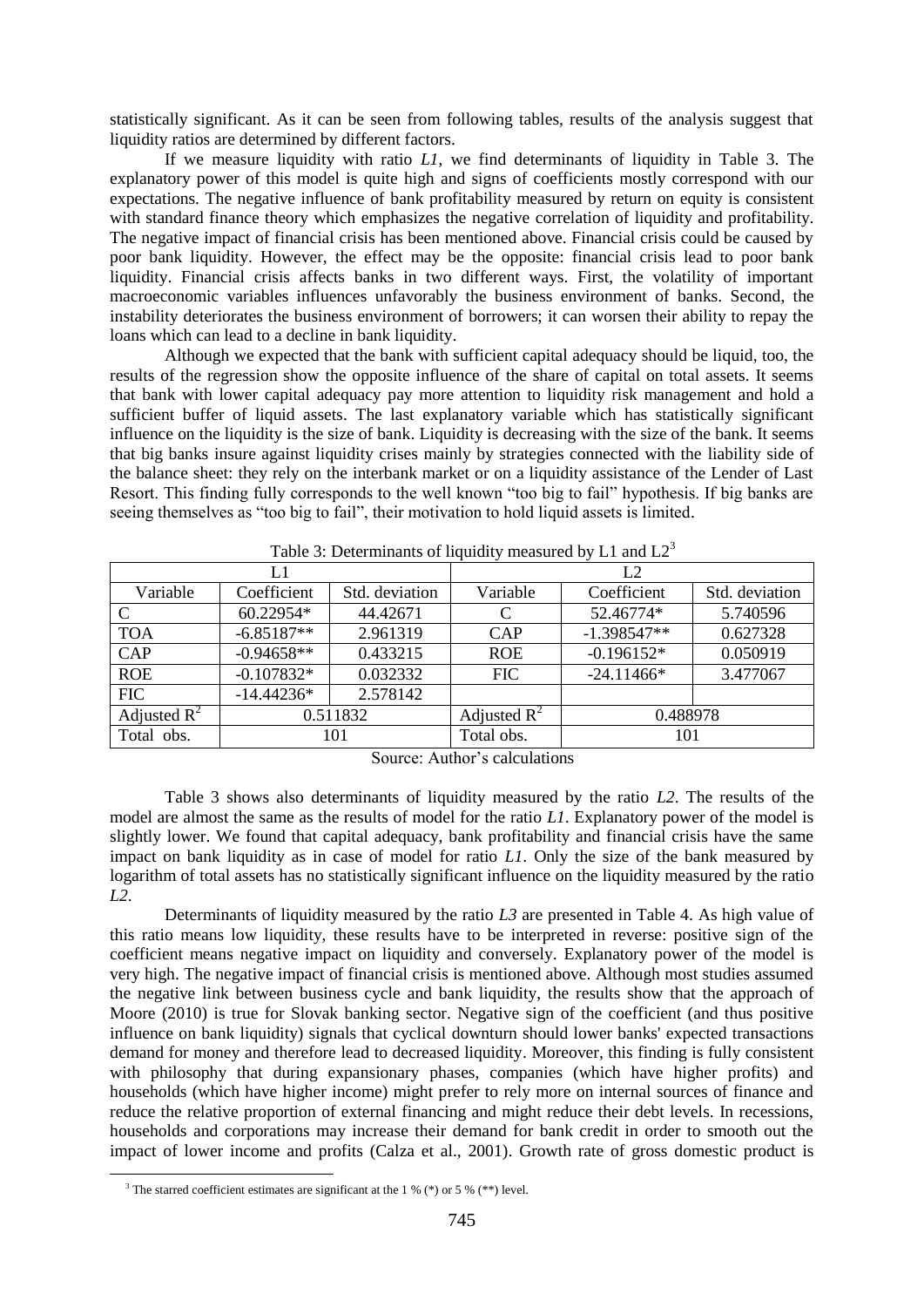statistically significant with two years lag which is consistent with the fact that companies and households need some time for accumulating profits and savings.

Signs of other two coefficients do not correspond with our expectations. According to Rauch et al. (2010), the level of unemployment should be connected with demand for loans and act as a proxy for the general health of the economy. Credit risk of borrowers and potential borrowers rises in periods of high unemployment. That is why banks reduce the volume of loans provided and thus increase their liquidity. This was true almost for the whole analyzed period. However, the development in last two crisis years influenced the results very strongly. The negative sign of the coefficient therefore indicates that increase in unemployment rate should increase the bank liquidity. Although this finding may seem to be very surprising, it is entirely consistent with the impact of recession on bank liquidity which was discussed above.

The results show the positive link between profitability and liquidity, which correspond neither to our expectations nor to a standard economic theory. This can be explained again by the impact of financial crisis on banks and their clients. Due to the crisis, bank profitability has declined (mostly because of reduction of profit from trading, partly because of reduction of interest income as well). However, despite the crisis, all banks (with the only exception of OTP Banka Slovensko) even increased their lending activity and thus lower their liquidity. It is possible that the increase in their lending activity was a reaction on growing demand for loans (which is again consistent with our previous findings).

| L3             |              |                | L4                      |               |                |  |
|----------------|--------------|----------------|-------------------------|---------------|----------------|--|
| Variable       | Coefficient  | Std. deviation | Variable                | Coefficient   | Std. deviation |  |
| $\mathcal{C}$  | 87.46744*    | 9.427716       | $\mathcal{C}$           | 128.2233*     | 15.33698       |  |
| <b>ROE</b>     | $-0.081677*$ | 0.023521       | <b>ROE</b>              | $-0.079808**$ | 0.038263       |  |
| <b>UNE</b>     | $-2.620626*$ | 0.510014       | <b>UNE</b>              | $-4.266911*$  | 0.829688       |  |
| $GDP(-2)$      | $-2.049753*$ | 0.717591       | $GDP(-2)$               | $-3.535812*$  | 1.167375       |  |
| <b>FIC</b>     | 23.79663*    | 3.176553       | <b>FIC</b>              | 34.05339*     | 5.167605       |  |
| Adjusted $R^2$ | 0.854108     |                | Adjusted $\mathbb{R}^2$ | 0.818346      |                |  |
| Total obs.     | 83           |                | Total obs.              | 83            |                |  |

Table 4: Determinants of liquidity measured by L3 and  $L4<sup>4</sup>$ 

Source: Author's calculations

Table 4 shows also determinants of liquidity measured by the last liquidity ratio *L4*. The results of the model are almost the same as results of the model for the ratio *L3*. We found that bank profitability, unemployment rate, growth rate of gross domestic product with two years lag and the financial crisis have the same impact on bank liquidity as in case of model for ratio *L3*. The last model has again very high explanatory power.

## **6. Conclusion**

<u>.</u>

The aim of this paper was to identify determinants of liquidity of commercial banks in Slovakia. We have used the panel data regression analysis for four liquidity ratios. The results of models enable us to make following conclusions.

Bank liquidity drops mainly as a result of the financial crisis. Bank liquid assets, or more precisely the share of liquid assets in total assets and in deposits and short term funding, decreases also with higher bank profitability, higher capital adequacy and bigger size of bank. Big banks rely more on the interbank market or on a liquidity assistance of the Lender of Last Resort.

Liquidity measured by the share of loans in total assets and in deposits and short term borrowing increases with the growth of gross domestic product: borrowers reduce their debt during expansionary phases and increase the demand for loans in recessions. This fact is also the reason why banks tend to lend more (and thus decrease their liquidity) even in periods of higher unemployment and lower profitability.

<sup>&</sup>lt;sup>4</sup> The starred coefficient estimates are significant at the 1 % (\*) or 5 % (\*\*) level.